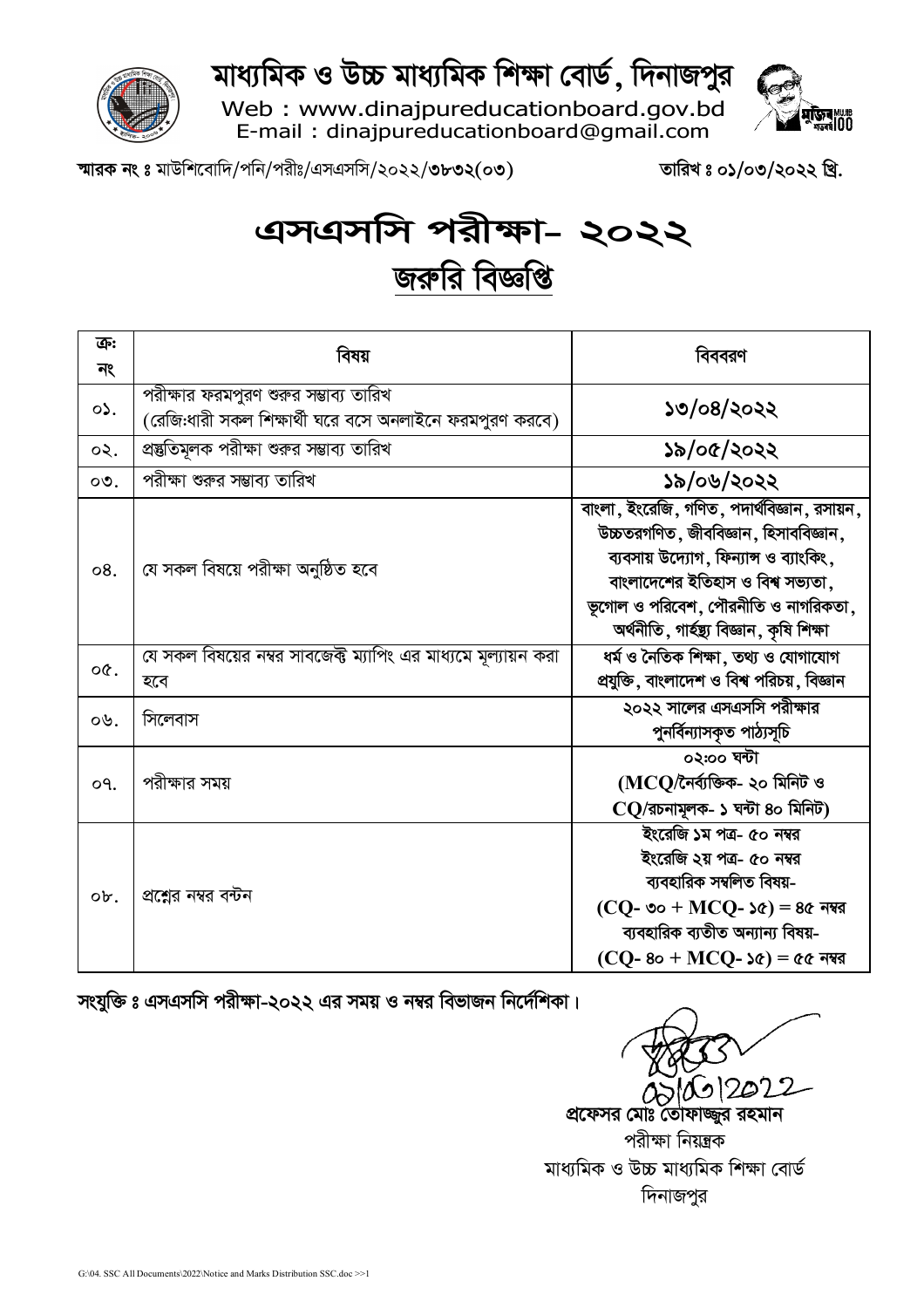

## মাধ্যমিক ও উচ্চ মাধ্যমিক শিক্ষা বোর্ড, দিনাজপুর

Web: www.dinajpureducationboard.gov.bd<br>E-mail: dinajpureducationboard@gmail.com



স্মারক নং ঃ মাউশিবোদি/পনি/পরীঃ/এসএসসি/২০২২/৩৮৩২(০৩)

তারিখঃ ০১/০৩/২০২২ খ্রি.

## এসএসসি পরীক্ষা-২০২২ এর সময় ও নম্বর বিভাজন নির্দেশিকা:

পরীক্ষার সময় : ০২ ঘন্টা ( $\bf{M} \bf{C} \bf{Q} /$ নৈর্ব্যত্তিক ২০ মিনিট ও  $\bf{C} \bf{Q} /$ রচনামুলক ০১ঘন্টা ৪০ মিনিট)

সিলেবাস : ২০২২ সালের এসএসসি পরীক্ষার পুনর্বিন্যাসকৃত পাঠ্যসূচি

| ক্র:<br>নং | বিষয়ের নাম                     | বিষয়<br>কোড    | প্ৰশ্নপত্ৰে থাকবে    |                                                  | পরীক্ষার্থীকে উত্তর দিতে হবে                             |                                                                                      |
|------------|---------------------------------|-----------------|----------------------|--------------------------------------------------|----------------------------------------------------------|--------------------------------------------------------------------------------------|
|            |                                 |                 | MCQ/<br>নৈৰ্ব্যত্তিক | CQ/<br>রচনামুলক                                  | MCQ/নৈৰ্ব্যত্তিক                                         | $CQ/$ রচনামুলক                                                                       |
| $\circ$ .  | বাংলা ১ম পত্র                   | ১০১             | ৩০টি প্রশ্ন          | ১১টি প্রশ্ন                                      | যে কোন ১৫টি<br>১×১৫ অৰ্থাৎ ১৫ নম্বর 8×১০ অৰ্থাৎ ৪০ নম্বর | যে কোন ০৪টি                                                                          |
| ০২.        | বাংলা ২য় পত্ৰ                  | ১০২             | ৩০টি প্রশ্ন          | এনসিটি কর্তৃক<br>প্রণয়নকৃত<br>মানবন্টন অনুযায়ী | যে কোন ১৫টি<br>১×১৫ অর্থাৎ ১৫ নম্বর                      | এনসিটি কর্তৃক<br>প্ৰণয়নকৃত<br>মানবন্টন অনুযায়ী                                     |
| $\circ$ .  | ইংরেজি ১ম পত্র                  | 509             |                      | এনসিটি কর্তৃক<br>প্রণয়নকৃত<br>মানবন্টন অনুযায়ী |                                                          | এনসিটি কর্তৃক<br>প্রণয়নকৃত<br>মানবন্টন অনুযায়ী                                     |
| 08.        | ইংরেজি ২য় পত্র                 | 50 <sub>b</sub> |                      | এনসিটি কর্তৃক<br>প্রণয়নকৃত<br>মানবন্টন অনুযায়ী |                                                          | এনসিটি কর্তৃক<br>প্রণয়নকৃত<br>মানবন্টন অনুযায়ী                                     |
| o¢.        | গণিত                            | ১০৯             | ৩০টি প্রশ্ন          | ১১টি প্রশ্ন                                      | যে কোন ১৫টি                                              | যে কোন ০৪টি<br>১×১৫ অৰ্থাৎ ১৫ নম্বর 8×১০ অৰ্থাৎ ৪০ নম্বর                             |
| ০৬.        | পদাৰ্থ বিজ্ঞান                  | ১৩৬             | ২৫টি প্রশ্ন          | ০৮টি প্ৰশ্ন                                      | যে কোন ১৫টি                                              | যে কোন ০৩টি<br>১x১৫ অৰ্থাৎ ১৫ নম্বর ৩x১০ অৰ্থাৎ ৩০ নম্বর                             |
| o٩.        | রসায়ন                          | ১৩৭             | ২৫টি প্রশ্ন          | ০৮টি প্ৰশ্ন                                      | যে কোন ১৫টি                                              | যে কোন ০৩টি<br>১×১৫ অৰ্থাৎ ১৫ নম্বর $\circ$ ×১০ অৰ্থাৎ ৩০ নম্বর                      |
| ob.        | উচ্চতর গণিত                     | ১২৬             | ২৫টি প্রশ্ন          | ০৮টি প্ৰশ্ন                                      | যে কোন ১৫টি                                              | যে কোন ০৩টি<br>১x১৫ অৰ্থাৎ ১৫ নম্বর ৩x১০ অৰ্থাৎ ৩০ নম্বর                             |
| ০৯.        | জীব বিজ্ঞান                     | ১৩৮             | ২৫টি প্রশ্ন          | ০৮টি প্রশ্ন                                      | যে কোন ১৫টি                                              | যে কোন ০৩টি<br>১x১৫ অৰ্থাৎ ১৫ নম্বর ৩x১০ অৰ্থাৎ ৩০ নম্বর                             |
| 50.        | হিসাব বিজ্ঞান                   | $58$ ৬          | ৩০টি প্ৰশ্ন          | ১১টি প্রশ্ন                                      | যে কোন ১৫টি                                              | যে কোন ০৪টি<br>১×১৫ অৰ্থাৎ ১৫ নম্বর 8×১০ অৰ্থাৎ ৪০ নম্বর                             |
| ১১.        | ব্যবসায় উদ্যোগ                 | ১৪৩             | ৩০টি প্ৰশ্ন          | ১১টি প্রশ্ন                                      | যে কোন ১৫টি                                              | যে কোন ০৪টি<br>১×১৫ অর্থাৎ ১৫ নম্বর ৪×১০ অর্থাৎ ৪০ নম্বর                             |
| ১২.        | ফিন্যান্স ও ব্যাংকিং            | ১৫২             | ৩০টি প্রশ্ন          | ১১টি প্রশ্ন                                      | যে কোন ১৫টি                                              | যে কোন ০৪টি<br>১ $\times$ ১৫ অর্থাৎ ১৫ নম্বর $ 8\times$ ১০ অর্থাৎ ৪০ নম্বর           |
| ১৩.        | বাংলাদেশের ইতিহাস ও বিশ্বসভ্যতা | ১৫৩             | ৩০টি প্ৰশ্ন          | ১১টি প্রশ্ন                                      | যে কোন ১৫টি                                              | যে কোন ০৪টি<br>১ $\times$ ১৫ অর্থাৎ ১৫ নম্বর $ 8\times$ ১০ অর্থাৎ ৪০ নম্বর           |
| 58.        | ভূগোল ও পরিবেশ                  | ১১০             | ৩০টি প্ৰশ্ন          | ১১টি প্রশ্ন                                      | যে কোন ১৫টি                                              | যে কোন $\overline{\mathrm{OB}}$<br>১×১৫ অর্থাৎ ১৫ নম্বর $8\times$ ১০ অর্থাৎ ৪০ নম্বর |
| ১৫.        | পৌরনীতি ও নাগরিকতা              | 580             | ৩০টি প্ৰশ্ন          | ১১টি প্রশ্ন                                      | যে কোন ১৫টি                                              | যে কোন ০৪টি<br>১ $\times$ ১৫ অর্থাৎ ১৫ নম্বর $ 8\times$ ১০ অর্থাৎ ৪০ নম্বর           |